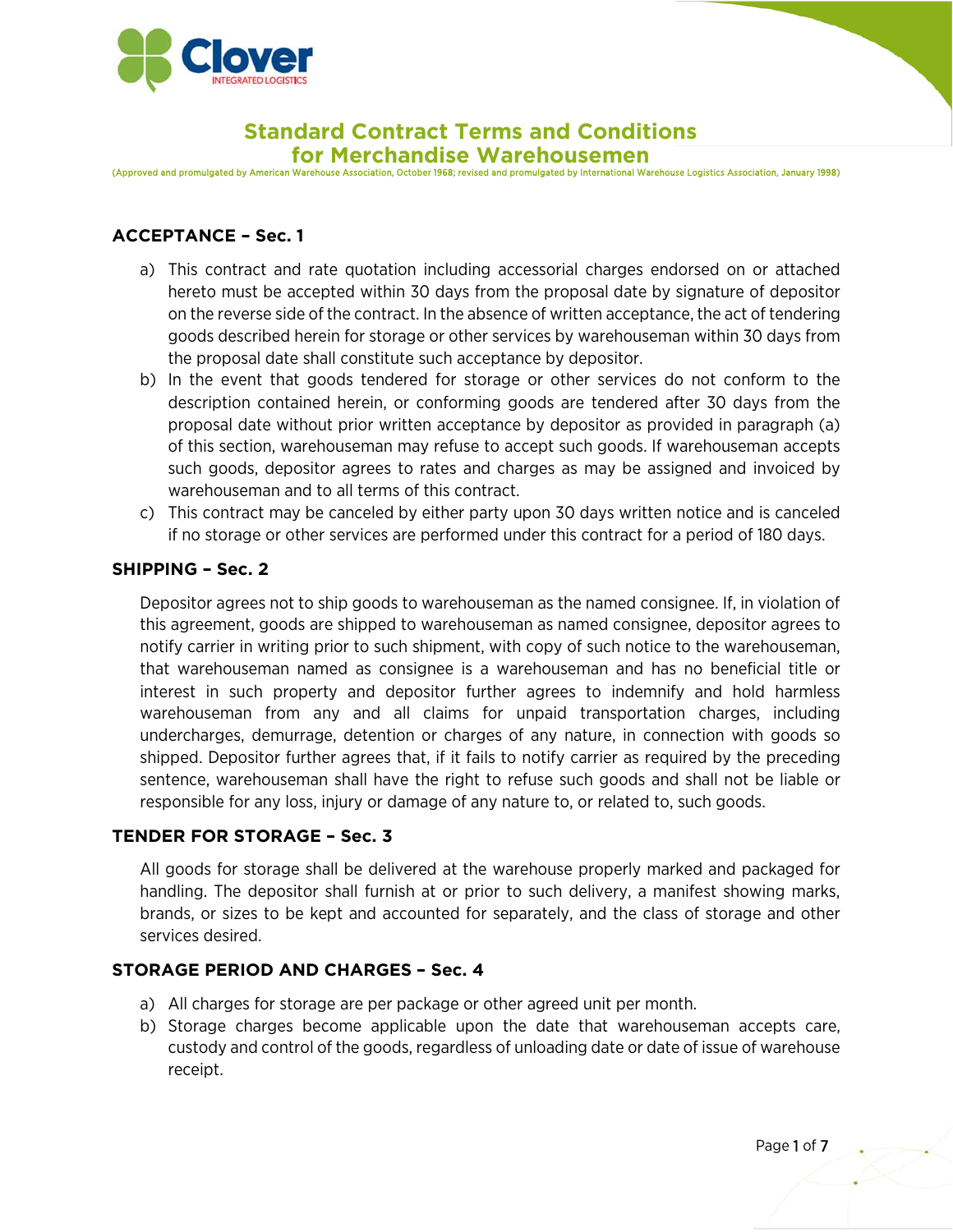

- c) Except as provided in paragraph (d) of this section, a full month's storage charge will apply on all goods received between the first and the 15th, inclusive, of a calendar month; one-half month's storage charge will apply on all goods received between the 16th and the last day, inclusive, of a calendar month, and a full month's storage charge will apply to all goods in storage on the first day of the next and succeeding calendar months. All storage charges are due and payable on the first day of storage for the initial month and thereafter on the first day of the calendar month.
- d) When mutually agreed by the warehouseman and the depositor, a storage month shall extend from a date in one calendar month to, but not including, the same date of the next and all succeeding months. All storage charges are due and payable on the first day of the storage month.

# **TRANSFER, TERMINATION OF STORAGE, REMOVAL OF GOODS – Sec. 5**

- a) Instructions to transfer goods on the books of the warehouseman are not effective until delivered to and accepted by warehouseman, and all charges up to the time transfer is made are chargeable to the depositor of record. If a transfer involves rehandling the goods, such will be subject to a charge. When goods in storage are transferred from one party to another through issuance of a new warehouse receipt, a new storage date is established on the date of transfer.
- b) The warehouseman reserves the right to move, at his expense, 14 days after notice is sent by certified or registered mail to the depositor of record or to the last known holder of the negotiable warehouse receipt, any goods in storage from the warehouse in which they may be stored to any other of his warehouses; but if such depositor or holder takes delivery of his goods in lieu of transfer, no storage charge shall be made for the current storage month. Warehouseman will store the goods at, and may without notice move the goods within and between, any one or more of the warehouse buildings which comprise the warehouse complex identified on the front of this warehouse receipt.
- c) The warehouseman may, upon written notice to the depositor of record and any other person known by the warehouseman to claim an interest in the goods, require the removal of any goods by the end of the next succeeding storage month. Such notice shall be given to the last known place of business or abode of the person to be notified. If goods are not removed before the end of the next succeeding storage month, the warehouseman may sell them in accordance with applicable law.
- d) If warehouseman in good faith believes that the goods are about to deteriorate or decline in value to less than the amount of warehouseman's lien before the end of the next succeeding storage month, the warehouseman may specify in the notification any reasonable shorter time for removal of the goods and in case the goods are not removed, may sell them at public sale held one week after a single advertisement or posting as provided by law.
- e) If as a result of a quality or condition of the goods of which the warehouseman had no notice at the time of deposit the goods are a hazard to other property or to the warehouse or to persons, the warehouseman may sell the goods at public or private sale without advertisement on reasonable notification to all persons known to claim an interest in the goods. If the warehouseman after a reasonable effort is unable to sell the goods he may dispose of them in any lawful manner and shall incur no liability by reason of such disposition.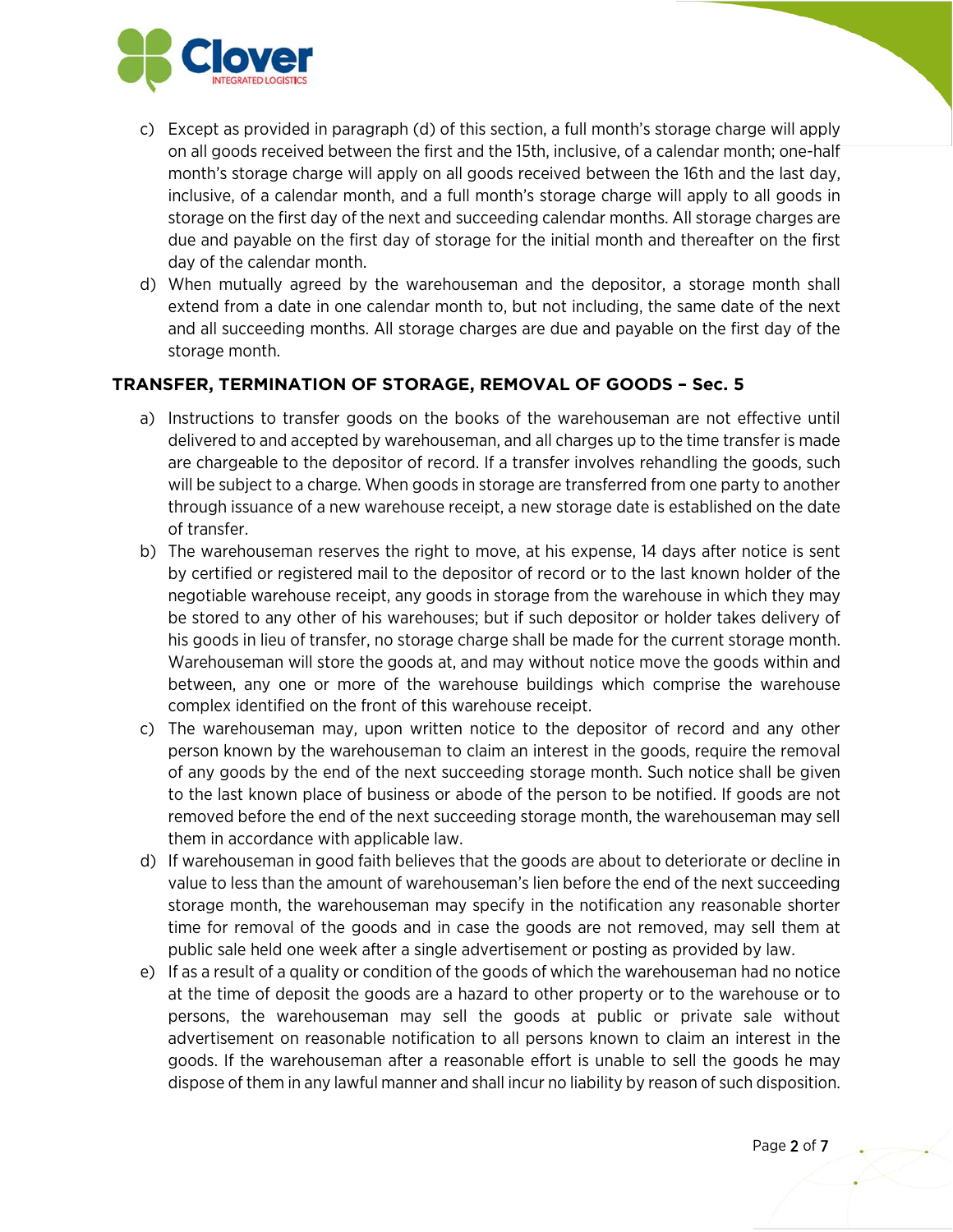

Pending such disposition, sale or return of the goods, the warehouseman may remove the goods from the warehouse and shall incur no liability by reason of such removal.

#### **HANDLING – Sec. 6**

- a) The handling charge covers the ordinary labor involved in receiving goods at warehouse door, placing goods in storage, and returning goods to warehouse door. Handling charges are due and payable on receipt of goods.
- b) Unless otherwise agreed, labor for unloading and loading goods will be subject to a charge. Additional expenses incurred by the warehouseman in receiving and handling damaged goods, and additional expense in unloading from or loading into cars or other vehicles not at warehouse door will be charged to the depositor.
- c) Labor and materials used in loading rail cars or other vehicles are chargeable to the depositor.
- d) When goods are ordered out in quantities less than in which received, the warehouseman may make an additional charge for each order or each item of an order.
- e) The warehouseman shall not be liable for demurrage or detention, delays in unloading inbound cars, trailers or other containers, or delays in obtaining and loading cars, trailers or other containers for outbound shipment unless warehouseman has failed to exercise reasonable care.

## **DELIVERY REQUIREMENTS – Sec. 7**

- a) No goods shall be delivered or transferred except upon receipt by the warehouseman of complete written instructions. Written instructions shall include, but are not limited to, FAX, EDI, TWX or similar communication, provided warehouseman has no liability when relying on the information contained in the communication as received. However, when no negotiable receipt is outstanding, goods may be delivered upon instruction by telephone in accordance with a prior written authorization, but the warehouseman shall not be responsible for loss or error occasioned thereby.
- b) When a negotiable receipt has been issued no goods covered by that receipt shall be delivered, or transferred on the books of the warehouseman, unless the receipt, properly endorsed, is surrendered for cancellation, or for endorsement of partial delivery thereon. If a negotiable receipt is lost or destroyed, delivery of goods may be made only upon order of a court of competent jurisdiction and the posting of security approved by the court as provided by law.
- c) When goods are ordered out a reasonable time shall be given the warehouseman to carry out instructions, and if he is unable because of acts of God, war, public enemies, seizure under legal process, strikes, lockouts, riots and civil commotions, or any reason beyond the warehouseman's control, or because of loss or destruction of goods for which warehouseman is not liable, or because of any other excuse provided by law, the warehouseman shall not be liable for failure to carry out such instructions and goods remaining in storage will continue to be subject to regular storage charges.

## **EXTRA SERVICES (SPECIAL SERVICES) – Sec. 8**

a) Warehouse labor required for services other than ordinary handling and storage will be charged to the depositor.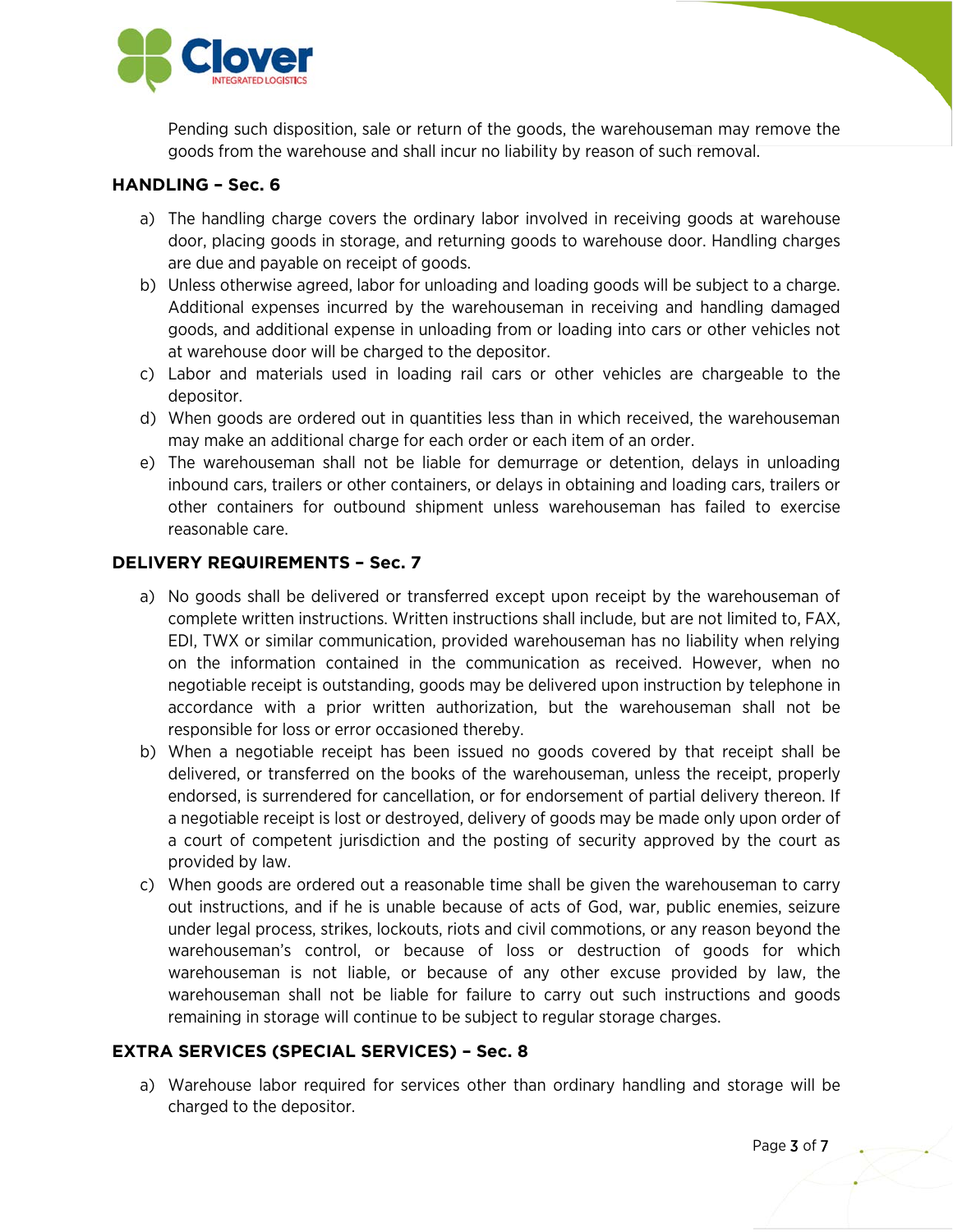

- b) Special services requested by depositor including but not limited to compiling of special stock statements; reporting marked weights, serial numbers or other data from packages; physical check of goods; and handling transit billing will be subject to a charge.
- c) Dunnage, bracing, packing materials or other special supplies, may be provided for the depositor at a charge in addition to the warehouseman's cost.
- d) By prior arrangement, goods may be received or delivered during other than usual business hours, subject to a charge.
- e) Communication expense including postage, teletype, telegram, or telephone will be charged to the depositor if such concern more than normal inventory reporting or if, at the request of the depositor, communications are made by other than regular United States Mail.

## **BONDED STORAGE – Sec. 9**

- a) A charge in addition to regular rates will be made for merchandise in bond.
- b) Where a warehouse receipt covers goods in U.S. Customs bond, such receipt shall be void upon the termination of the storage period fixed by law.

## **MINIMUM CHARGES – Sec. 10**

- a) A minimum handling charge per lot and a minimum storage charge per lot per month will be made. When a warehouse receipt covers more than one lot or when a lot is in assortment, a minimum charge per mark, brand, or variety will be made.
- b) A minimum monthly charge to one account for storage and/or handling will be made. This charge will apply also to each account when one customer has several accounts, each requiring separate records and billing.

# **LIABILITY AND LIMITATION OF DAMAGES – Sec. 11**

- a) THE WAREHOUSEMAN SHALL NOT BE LIABLE FOR ANY LOSS OR INJURY TO GOODS STORED HOWEVER CAUSED UNLESS SUCH LOSS OR INJURY RESULTED FROM THE FAILURE BY THE WAREHOUSEMAN TO EXERCISE SUCH CARE IN REGARD TO THEM AS A REASONABLY CAREFUL MAN WOULD EXERCISE UNDER LIKE CIRCUMSTANCES AND WAREHOUSEMAN IS NOT LIABLE FOR DAMAGES WHICH COULD NOT HAVE BEEN AVOIDED BY THE EXERCISE OF SUCH CARE.
- b) GOODS ARE NOT INSURED BY THE WAREHOUSEMAN AGAINST LOSS OR INJURY HOWEVER CAUSED.
- c) THE DEPOSITOR DECLARES THAT DAMAGES ARE LIMITED TO \$0.10 PER POUND PROVIDED, HOWEVER, THAT SUCH LIABILITY MAY AT THE TIME OF ACCEPTANCE OF THIS CONTRACT AS PROVIDED IN SECTION 1 BE INCREASED UPON DEPOSITOR'S WRITTEN REQUEST ON PART OR ALL OF THE GOODS HEREUNDER IN WHICH EVENT AN ADDITIONAL MONTHLY CHARGE WILL BE MADE BASED UPON SUCH INCREASED VALUATION.
- d) WHERE LOSS OR INJURY OCCURS TO STORED GOODS, FOR WHICH THE WAREHOUSEMAN IS NOT LIABLE, THE DEPOSITOR SHALL BE RESPONSIBLE FOR THE COST OF REMOVING AND DISPOSING OF SUCH GOODS AND THE COST OF ANY ENVIRONMENTAL CLEAN UP AND SITE REMEDIATION RESULTING FROM THE LOSS OR INJURY TO THE GOODS.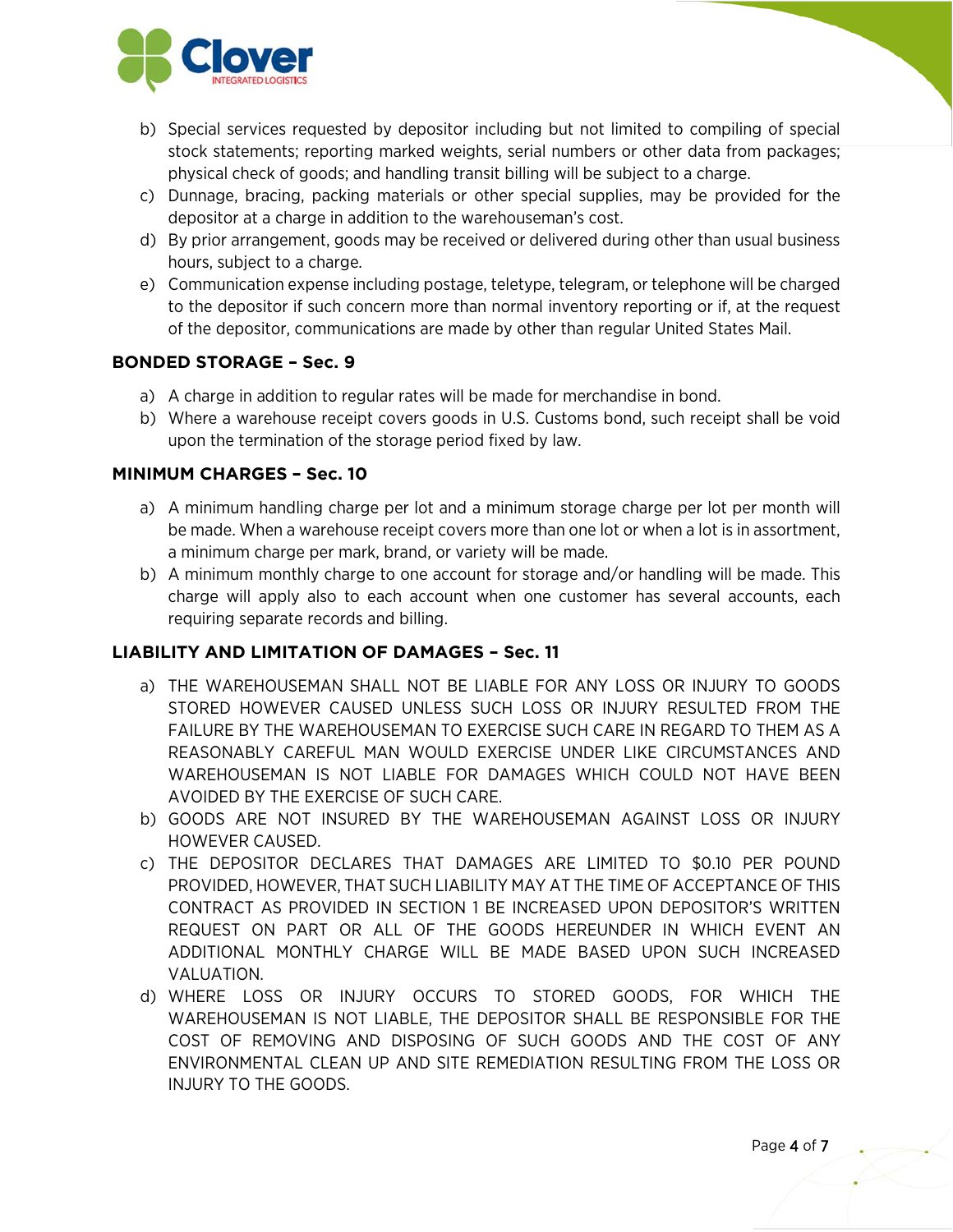

## **NOTICE OF CLAIM AND FILING OF SUIT – Sec. 12**

- a) Claims by the depositor and all other persons must be presented in writing to the warehouseman within a reasonable time, and in no event longer than either 60 days after delivery of the goods by the warehouseman or 60 days after depositor of record or the last known holder of a negotiable warehouse receipt is notified by the warehouseman that loss or injury to part or all of the goods has occurred, whichever time is shorter.
- b) No action may be maintained by the depositor or others against the warehouseman for loss or injury to the goods stored unless timely written claim has been given as provided in paragraph (a) of this section and unless such action is commenced either within nine months after date of delivery by warehouseman or within nine months after depositor of record or the last known holder of a negotiable warehouse receipt is notified that loss or injury to part or all of the goods has occurred, whichever time is shorter.
- c) When goods have not been delivered, notice may be given of known loss or injury to the goods by mailing of a registered or certified letter to the depositor of record or to the last known holder of a negotiable warehouse receipt. Time limitations for presentation of claim in writing and maintaining of action after notice begin on the date of mailing of such notice by warehouseman.

#### **LIABILITY FOR CONSEQUENTIAL DAMAGES – Sec. 13**

Warehouseman shall not be liable for any loss of profit or special, indirect, or consequential damages of any kind.

#### **LIABILITY FOR MISSHIPMENT – Sec. 14**

If warehouseman negligently misships goods, the warehouseman shall pay the reasonable transportation charges incurred to return the misshipped goods to the warehouse. If the consignee fails to return the goods, warehouseman's maximum liability shall be for the lost or damaged goods as specified in Section 11 above, and warehouseman shall have no liability for damages due to the consignee's acceptance or use of the goods whether such goods be those of the depositor or another.

#### **MYSTERIOUS DISAPPEARANCE – Sec. 15**

Warehouseman shall not be liable for loss of goods due to inventory shortage or unexplained or mysterious disappearance of goods unless depositor establishes such loss occurred because of warehouseman's failure to exercise the care required of warehouseman under Section 11 above. Any presumption of conversion imposed by law shall not apply to such loss and a claim by depositor of conversion must be established by affirmative evidence that the warehouseman converted the goods to the warehouseman's own use.

#### **RIGHT TO STORE GOODS – Sec. 16**

Depositor represents and warrants that depositor is lawfully possessed of the goods and has the right and authority to store them with warehouseman. Depositor agrees to indemnify and hold harmless the warehouseman from all loss, cost and expense (including reasonable attorneys' fees) which warehouseman pays or incurs as a result of any dispute or litigation, whether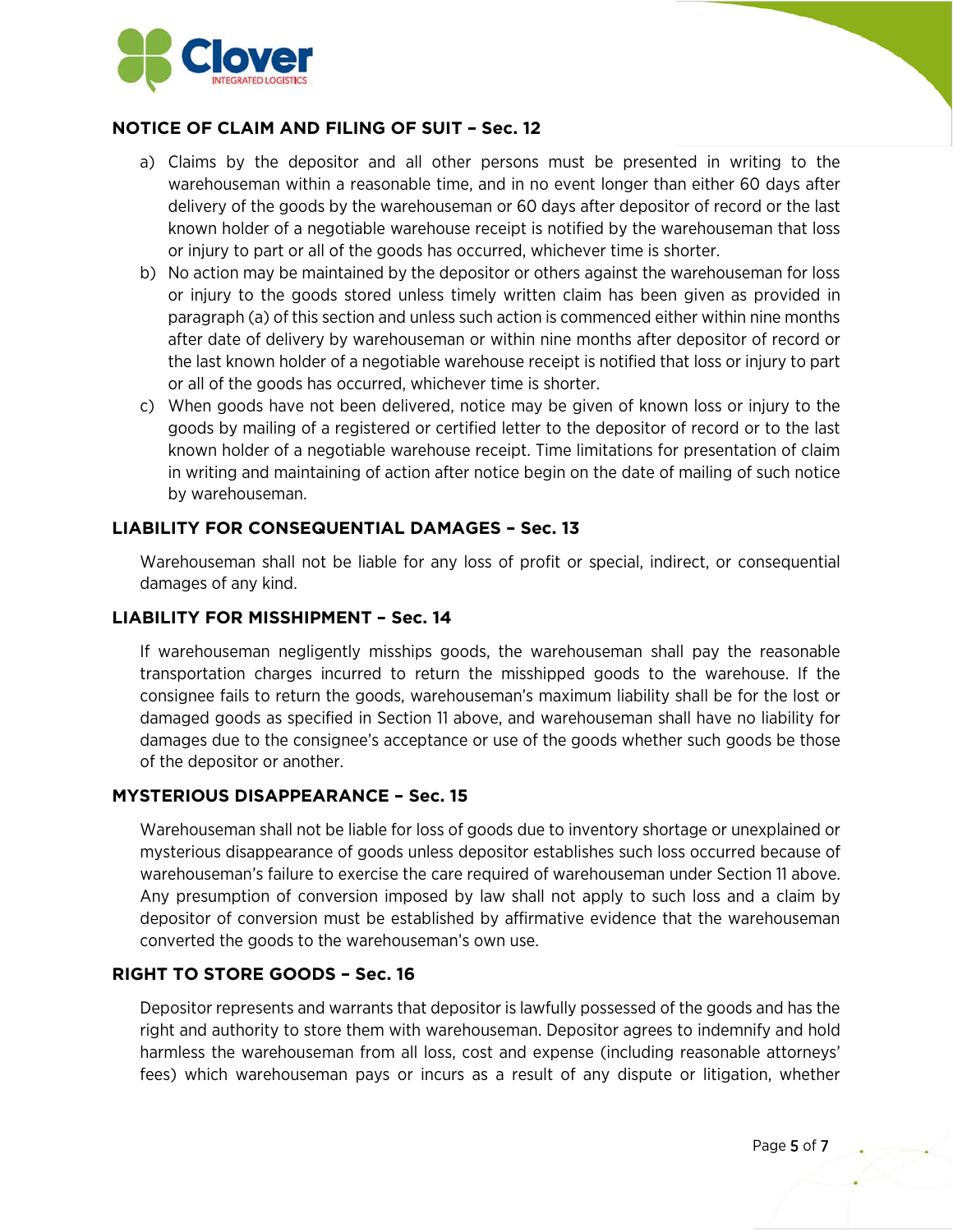

instituted by warehouseman or others, respecting depositor's right, title or interest in the goods. Such amounts shall be charges in relation to the goods and subject to warehouseman's lien.

## **ACCURATE INFORMATION – Sec. 17**

Depositor will provide warehouseman with information concerning the stored goods which is accurate, complete and sufficient to allow warehouseman to comply with all laws and regulations concerning the storage, handling and transporting of the stored goods. Depositor will indemnify and hold warehouseman harmless from all loss, cost, penalty and expense (including reasonable attorneys' fees) which warehouseman pays or incurs as a result of depositor failing to fully discharge this obligation.

## **SEVERABILITY and WAIVER – Sec. 18**

- a) If any provision of this receipt, or any application thereof, should be construed or held to be void, invalid or unenforceable, by order, decree or judgment of a court of competent jurisdiction, the remaining provisions of this receipt shall not be affected thereby but shall remain in full force and effect.
- b) Warehouseman's failure to require strict compliance with any provision of the Warehouse Receipt shall not constitute a waiver or estoppel to later demand strict compliance with that or any other provision(s) of this Warehouse Receipt.
- c) The provisions of this Warehouse Receipt shall be binding upon the depositor's heirs, executors, successors and assigns; contain the sole agreement governing goods stored with the warehouseman; and, cannot be modified except by a writing signed by warehouseman.

#### **LIEN – Sec. 19**

Warehouse shall have a general warehouse lien for all lawful charges for storage and preservation of the Goods; also for all lawful claims for money advanced, interest, insurance, transportation, labor, weighing coopering, and other charges and expenses in relation to such Goods, and for the balance on any other accounts that may be due. Warehouse further claims a general warehouse lien for all such charges, advances and expenses with respect to any other Goods stored by the Depositor in any other facility owned or operated by Warehouse. In order to protect its lien, Warehouse reserves the right to require advance payment of all charges prior to shipment of Goods.

## **DOCUMENTS OF TITLE - Sec. 20**

Documents of title, including warehouse receipts, may be issued either in physical or electronic form at the option of the parties. These terms and conditions are posted via our website at [www.clovergroup.com](http://www.clovergroup.com/)